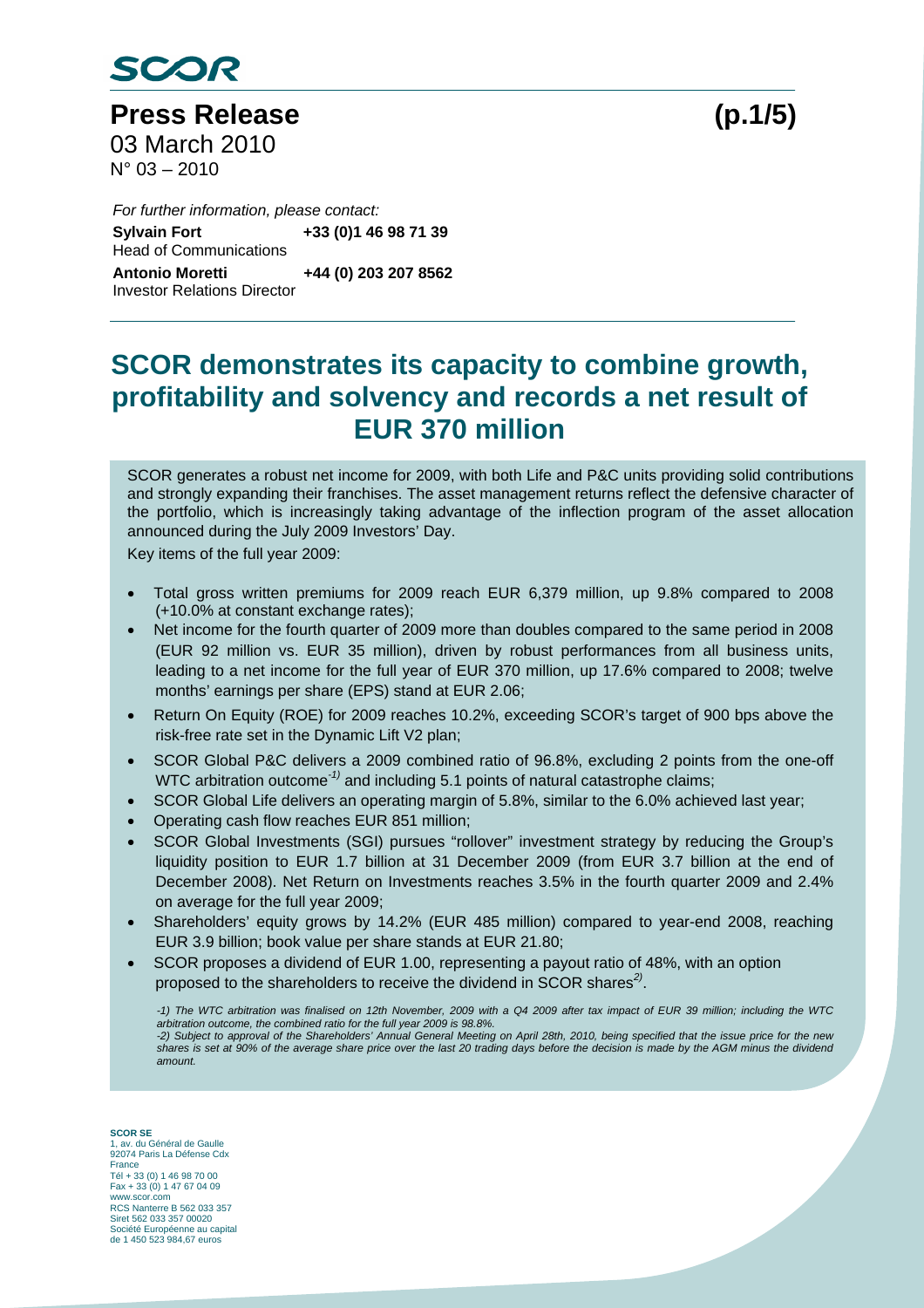

Denis Kessler, Chairman and Chief Executive Officer of SCOR, comments: "In 2009 the Group grew significantly, by further strengthening its franchise and improving its technical performance and its financial results, whilst increasing its solvency. Both P&C and Life reinsurance businesses grew significantly while generating operating cash flows which totalled EUR 851 million. And whilst pursuing a very cautious asset management policy, the Group recorded a rising return on its investments in a difficult financial context. The year 2009 saw SCOR make further progress in the field of risk management, allowing it to manage a universe of rapidly developing risks through a very rigorous underwriting policy. The Group thus managed to exceed its medium-term ROE objective whilst increasing its shareholders' equity which reached EUR 3.9 billion. SCOR is well positioned to further strengthen its competitive position, as seen by the success of the last renewals campaign."

#### **The Group reports a robust net result of EUR 370 million in 2009, with book value per share of EUR 21.80**

SCOR generates a net income of EUR 370 million in 2009, up by 17.6% compared to last year's published figures for the same period. In the final quarter of 2009, SCOR posts a net income of EUR 92 million. Earnings per share (EPS) stand at EUR 2.06 compared to EUR 1.76 for the same period in 2008. The 2009 return on equity (ROE) improves to 10.2% from 9.0% a year ago.

The 2009 results have been positively affected by the provision of liquidity to the Group's outstanding subordinated debts, through the acquisition of a total of EUR 99 million at an average price of 46.5% to par value (mostly in the first half of 2009), and by the reactivation of EUR 100 million in deferred tax assets relating to the US operations in Q1'09. At the same time, the 2009 results were significantly affected by impairments of EUR 247 million (2008: EUR 283 million), mainly in the first half of 2009, only partially offset by higher realized investment gains of EUR 177 million (2008: EUR 87 million).

SCOR shareholders' equity rose by 14.2% to EUR 3,901 million at 31 December 2009, compared to EUR 3,416 million at the end of 2008. As a result, book value per share grew to EUR 21.80, compared to EUR 19.01 at the end of 2008. Over the past five years, the Group has continuously reduced its debt ratio and at year-end 2009 has a leverage position of 14.6%, which, taking into account the Oceane's maturity, is further reduced to 10.9%.

In 2009, total gross written premiums for P&C and Life business reach EUR 6,379 million, representing a solid increase of 9.8% from last year (+10.0% at constant exchange rates).

SCOR's business model continues to deliver robust operating cash flow of EUR 851 million as at 31 December 2009, with strong contributions from both the Life and P&C business engines.

#### **SCOR Global P&C (SGPC) records a combined ratio exceeding its performance target for 2009; furthermore it improves its 2010 Net Combined Ratio target following successful 1/1 renewals**

SGPC gross written premiums increase to EUR 3,261 million in 2009, compared to EUR 3,106 million in 2008. At constant exchange rates, premium volume rises by 5.8%, which is in line with the projections released throughout the year in the quarterly results.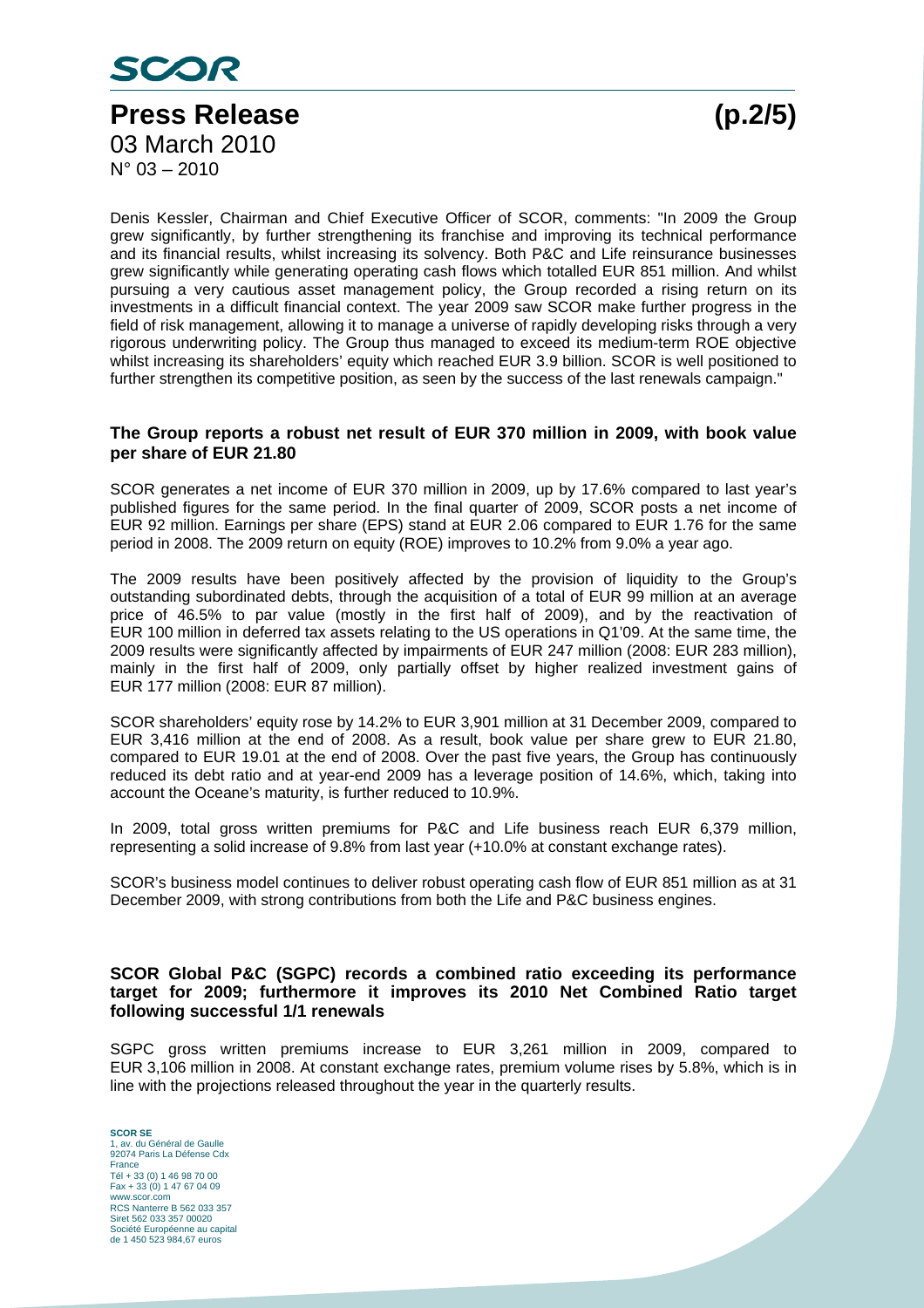

The net combined ratio improves to 96.8% in 2009 compared to 98.6% in 2008, primarily thanks to a lower level of catastrophe losses (5.1 points in the 2009 combined ratio against 6.6 points in 2008) and to a further improvement of 0.8% in the portfolio's net attritional loss ratio, driven by SGPC's active portfolio management. As previously communicated, the outcome of the WTC arbitration has a negative impact of EUR 39 million after tax and retrocession. Including this one-off exceptional impact, the net combined ratio is 98.8% for the year.

During its successful January 2010 renewals, SGPC was able to further pursue its portfolio management and to achieve an increase in expected profitability of 3 percentage points in terms of the average gross underwriting ratio, along with an average price increase of 2% and a premium volume growth of 7%, thus projecting a 2010 net combined ratio trending towards 96%.

## **SCOR Global Life (SGL) has a stable operating margin, standing at 5.8% for the full year 2009**

SCOR Global Life's gross written premiums for 2009 increase sharply by 15.4% to EUR 3,118 million, against EUR 2,701 million in 2008. At constant exchange rates, the rise would be 14.9%. This sharp increase comes from new contracts in Europe, the Middle East and Asia and from the acquisition of Prévoyance Re in 2008, coupled with a spike in one-off activity in our US equity-indexed annuity (EIA) business, during the second and third quarters of the year, which was principally driven by a surge in demand.

SCOR Global Life reports an operating margin of 5.8% for 2009 (compared to 6.0% in 2008) which has been affected by the US EIA growth. Whilst meeting internal profitability targets thanks to low capital needs, EIA produces a lower operating margin than other SGL business. Excluding EIA the Life operating margin stands at 6.9%.

## **SCOR Global Investments (SGI) continues to pursue its rollover investment strategy and to position the investment portfolio to benefit from interest rate increases and the expected return of inflation**

Total investments, including cash, stand at EUR 19,969 million at 31 December 2009, against EUR 19,699 million at 30 September 2009 and EUR 18,765 million at 31 December 2008.

From the second quarter of 2009, SCOR started an investment inflection program in order to take into account, in the medium term, the expected return of inflation, higher interest rates and a fundamentally changed economic landscape, while seizing market opportunities in the short-run. Consequently, given the steepening of the yield curves and a favourable market environment, SCOR has rapidly reduced its cash and short-term investments in order to profit from existing market opportunities in fixed income and equities and continued to apply a fixed income rollover strategy in order to maintain the availability of important streams of financial cash flows to invest, should interest rates suddenly spike.

As a result, the Group's liquidity position reaches EUR 1.7 billion at 31 December 2009, against EUR 1.8 billion at 30 September 2009 and EUR 3.7 billion at 31 December 2008. At 31 December 2009, the overall investment allocation consists of fixed income (45%), funds withheld by cedants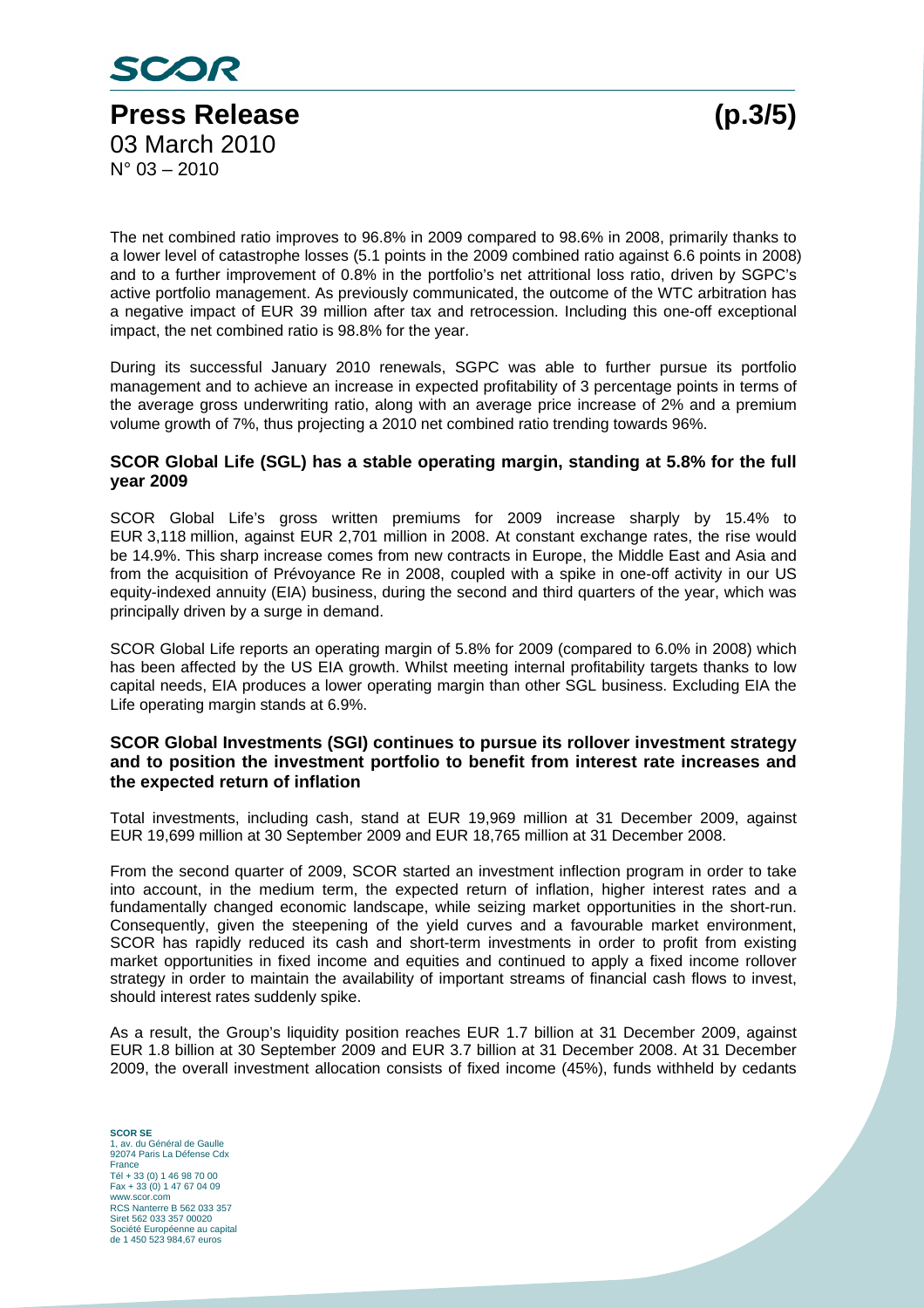

(39%), cash and short-term investments (8%), equities (4%), real estate (2%) and alternative investments (2%).

The high-quality fixed income portfolio (average rating AA) maintains a relatively short duration of 3.6 years (excluding cash and short-term investments), slightly lowered compared to the third quarter of 2009. Inflation-linked bonds stand at EUR 972 million at the end of December 2009.

This investment strategy, together with active portfolio management, led to net realized gains of EUR 177 million in 2009, improving the net Return on Investments to 2.4% in 2009 compared to 2.3% in 2008. Excluding funds withheld by cedants and impairments, 2009 year-to-date return on invested assets stands at 4.8% in 2009, compared to 4.4% in 2008.

Thanks to the voluntary de-risking strategy of previous quarters and the recovery of the financial markets, the impact of impairments is limited to EUR 50 million in Q4'09 and to EUR 247 million for full year 2009, compared to EUR 283 million for the full year 2008.

> \* \* \*

#### 2009 12 months (audited) 2008 12 months (audited and adjusted<sup>1</sup>) 2009 4<sup>th</sup> quarter (unaudited) 2008 4<sup>th</sup> quarter (unaudited and adjusted<sup>1</sup>) Gross written premiums  $\begin{array}{ccc} \vert & 6,379 \vert & 5,807 \vert & 1,496 \end{array}$  1,482 Non-Life gross written premiums  $\begin{array}{ccc} | & 3,261 & 3,106 \\ \end{array}$  731 735 Life gross written premiums 3,118 2,701 765 748 Operating income 1 372 348 102 15 Net income 25 Investment income 503 467 178 22 Net Return on Investments  $2.4\%$  |  $2.3\%$   $3.5\%$  0.3% Non-Life combined ratio (excl.  $WTC$ )<sup>2</sup>  $96.8\%$  98.6% 94.7% 96.7% Non-Life technical ratio (excl. WTC)  $\vert$  90.2% 92.4% 88.5% 89.6% Non-Life expense ratio  $\vert$  6.6% 6.2% 6.2% 6.2% 6.2% 7.1% Life operating margin  $\vert$  5.8%  $\vert$  6.0% 7.8% 4.8% Return on Equity (ROE)  $\vert$  10.2% | 9.0% 10.1% 4.0% Basic EPS (EUR)  $\begin{array}{|c|c|c|c|c|c|c|c|c|} \hline \end{array}$  2.06 1.76 0.51 0.19 2009 12 months (audited) 2008 12 months (audited and adjusted $1$ )

Key Figures (in EUR millions)

|                                    | 2009<br>12 months<br>(audited) | 2008<br>12 months<br>(audited<br>and<br>adjusted $1$ ) |
|------------------------------------|--------------------------------|--------------------------------------------------------|
| Investments (excl. participations) | 19,969                         | 18,765                                                 |
| Reserves (gross)                   | 21,126                         | 20,240                                                 |
| Shareholders' equity               | 3,901                          | 3,416                                                  |
| Book value per share (EUR)         | 21.80                          | 19.01                                                  |
|                                    |                                |                                                        |